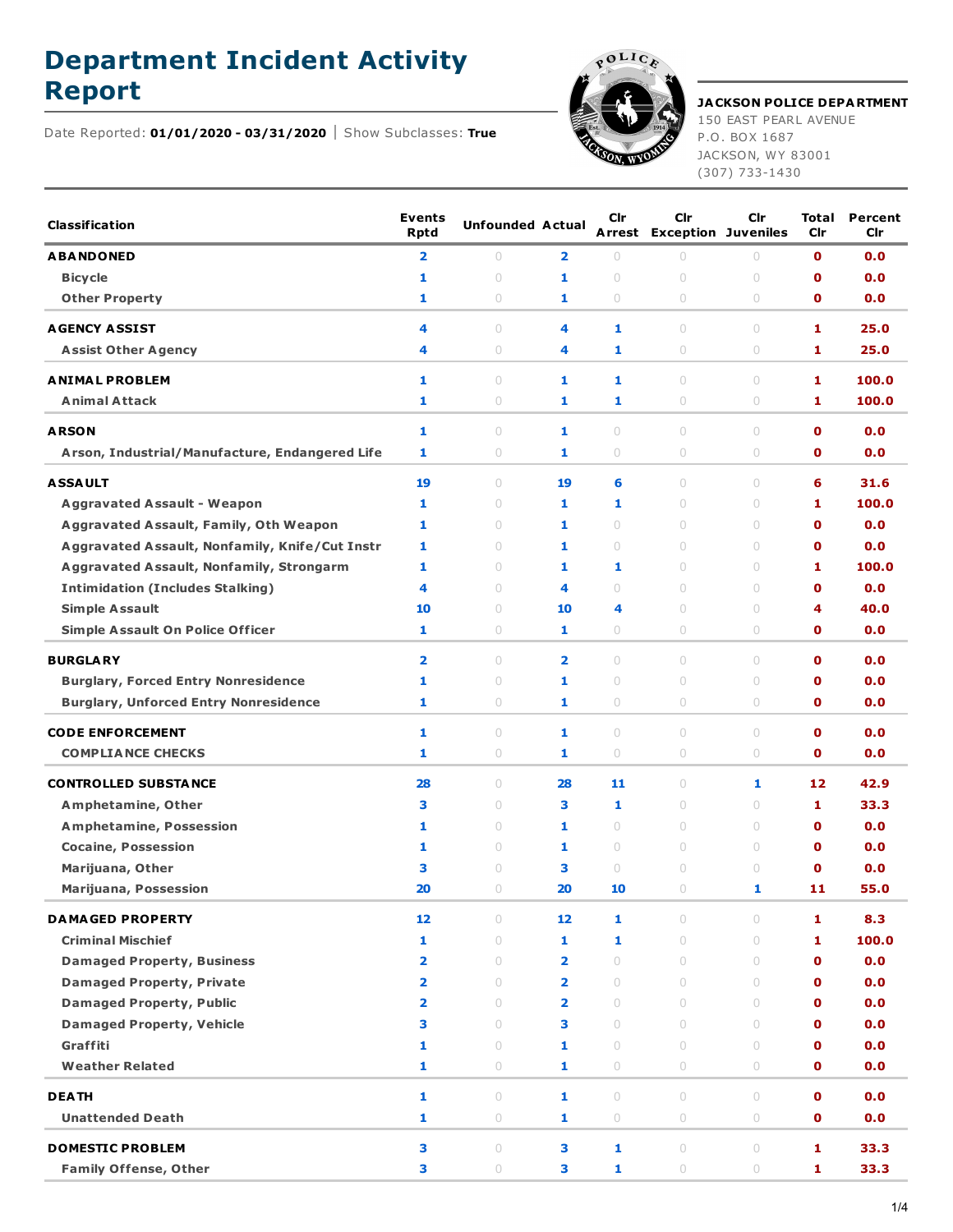| <b>DRUNKENNESS</b>                                     | 1                       | $\circ$                          | 1                       | 1                                           | $\cup$              | $\circ$                          | 1                          | 100.0      |
|--------------------------------------------------------|-------------------------|----------------------------------|-------------------------|---------------------------------------------|---------------------|----------------------------------|----------------------------|------------|
| <b>Drunkenness</b>                                     | 1                       | $\circ$                          | 1                       | 1                                           | 0                   | $\circ$                          | 1                          | 100.0      |
| <b>DUI</b>                                             | 32                      | $\circ$                          | 32                      | 19                                          | $\circ$             | $\circ$                          | 19                         | 59.4       |
| <b>Alcohol</b>                                         | 32                      | $\circ$                          | 32                      | 19                                          | 0                   | $\circ$                          | 19                         | 59.4       |
| <b>FALL ON TOWN PROPERTY</b>                           | 1                       | $\circ$                          | 1                       | $\begin{array}{c} \n\end{array}$            | $\cup$              | $\circ$                          | $\mathbf o$                | 0.0        |
| <b>FALL ON TOWN PROPERTY</b>                           | 1                       | $\circ$                          | 1                       | $\circ$                                     | 0                   | $\circ$                          | $\mathbf 0$                | 0.0        |
|                                                        |                         |                                  |                         |                                             |                     |                                  |                            |            |
| <b>FAMILY DISTURBANCE</b><br><b>Family Disturbance</b> | 6<br>5                  | $\circ$<br>$\circ$               | 6<br>5                  | $\circ$<br>$\begin{array}{c} \n\end{array}$ | $\circ$<br>$\circ$  | $\circ$<br>$\circ$               | $\mathbf o$<br>$\mathbf o$ | 0.0<br>0.0 |
| <b>Verbal Argument</b>                                 | 1                       | $\bigcirc$                       | 1                       | $\bigcirc$                                  | $\circ$             | $\circ$                          | 0                          | 0.0        |
|                                                        |                         |                                  |                         |                                             |                     |                                  |                            |            |
| <b>FOLLOWUP INVESTIGATION</b>                          | 1                       | $\circ$                          | 1                       | $\circ$                                     | $\circ$             | $\circ$                          | $\mathbf 0$                | 0.0        |
| <b>Followup Investigation, Local Event</b>             | 1                       | $\bigcirc$                       | 1                       | $\bigcirc$                                  | $\circ$             | $\bigcirc$                       | $\mathbf 0$                | 0.0        |
| <b>FORGERY</b>                                         | $\overline{\mathbf{2}}$ | $\circ$                          | $\overline{\mathbf{2}}$ | 1                                           | $\circ$             | $\cup$                           | 1                          | 50.0       |
| <b>Forgery Of Checks</b>                               | 1                       | $\circ$                          | 1                       | $\cup$                                      | $\circ$             | $\circ$                          | $\mathbf o$                | 0.0        |
| <b>Possess Counterfeited Documents</b>                 | 1                       | $\circ$                          | 1                       | 1                                           | 0                   | $\circ$                          | 1                          | 100.0      |
| <b>FRAUD</b>                                           | 9                       | $\circ$                          | 9                       | 1                                           | $\circ$             | $\circ$                          | 1                          | 11.1       |
| Fraud, Illegal Use Credit Cards                        | 2                       | $\circ$                          | $\overline{\mathbf{2}}$ | $\begin{array}{c} \n\end{array}$            | 0                   | $\begin{array}{c} \n\end{array}$ | $\mathbf 0$                | 0.0        |
| <b>Fraud, Insufficient Funds Check</b>                 | 1                       | $\circ$                          | 1                       | $\cup$                                      | $\cup$              | $\begin{array}{c} \n\end{array}$ | O                          | 0.0        |
| <b>Fraud, Swindle</b>                                  | 4                       | $\begin{array}{c} \n\end{array}$ | 4                       | $\cup$                                      | 0                   | $\begin{array}{c} \n\end{array}$ | $\mathbf o$                | 0.0        |
| <b>Fraudulent Activities Other</b>                     | 1                       | $\circ$                          | 1                       | 1                                           | $\circ$             | $\circ$                          | 1                          | 100.0      |
| <b>Identity Theft</b>                                  | 1                       | 0                                | 1                       | $\circ$                                     | 0                   | $\circ$                          | 0                          | 0.0        |
| <b>HARASSMENT</b>                                      | 8                       | $\circ$                          | 8                       | $\cup$                                      | $\cup$              | $\cup$                           | $\mathbf o$                | 0.0        |
| <b>Electronic Communication</b>                        | 4                       | $\circ$                          | 4                       | $\circ$                                     | 0                   | $\cup$                           | $\mathbf o$                | 0.0        |
| Harassment, Other                                      | з                       | $\circ$                          | 3                       | $\circ$                                     | $\circ$             | $\circ$                          | $\mathbf o$                | 0.0        |
| <b>Suspicious/Harassing Phone Calls</b>                | 1                       | 0                                | 1                       | $\circ$                                     | 0                   | $\circ$                          | 0                          | 0.0        |
| <b>JUVENILE PROBLEM</b>                                | 6                       | $\circ$                          | 6                       | $\circ$                                     | $\circ$             | 1                                | 1                          | 16.7       |
| <b>Juvenile Problem</b>                                | $\overline{\mathbf{2}}$ | $\circ$                          | $\overline{\mathbf{2}}$ | $\circ$                                     | 0                   | $\circ$                          | $\mathbf 0$                | 0.0        |
| <b>Other Problem</b>                                   | 1                       | $\circ$                          | 1                       | $\circ$                                     | $\circ$             | $\circ$                          | $\mathbf o$                | 0.0        |
| <b>Possession Of Tobacco</b>                           | 2                       | $\circ$                          | $\overline{\mathbf{2}}$ | $\circ$                                     | 0                   | 1                                | 1                          | 50.0       |
| <b>Runaway Juvenile</b>                                | 1                       | $\circ$                          | 1                       | 0                                           | $\cup$              | $\circ$                          | $\mathbf 0$                | 0.0        |
| <b>LIQUOR LAW</b>                                      | 11                      | $\bigcirc$                       | 11                      | 8                                           | 0                   | $\bigcirc$                       | 8                          | 72.7       |
| Liquor, Other                                          | 4                       | $\circ$                          | 4                       | 1                                           | $\circ$             | $\circ$                          | 1                          | 25.0       |
| <b>Liquor, Possess</b>                                 | 1                       | $\circ$                          | 1                       | 1                                           | $\circ$             | $\circ$                          | 1                          | 100.0      |
| Liquor, Sell                                           | 6                       | $\circ$                          | 6                       | 6                                           | 0                   | $\circ$                          | 6                          | 100.0      |
| <b>MEDICAL</b>                                         | 4                       | $\cup$                           | 4                       | $\circ$                                     | $\cup$              | $\cup$                           | $\mathbf 0$                | 0.0        |
| <b>Ambulance Assist</b>                                | з                       | $\circ$                          | 3                       | $\circ$                                     | $\circ$             | $\circ$                          | $\mathbf o$                | 0.0        |
| <b>Breathing Problem</b>                               | 1                       | $\circ$                          | 1                       | $\circ$                                     | 0                   | $\circ$                          | 0                          | 0.0        |
| <b>MENTAL SUBJECT</b>                                  | 4                       | $\bigcirc$                       | 4                       | $\cup$                                      | $\cup$              | $\bigcirc$                       | $\mathbf 0$                | 0.0        |
| <b>Hospital Transport</b>                              | 1                       | $\cup$                           | 1                       | $\circ$                                     | $\cup$              | $\circ$                          | $\mathbf 0$                | 0.0        |
| <b>Mental Subject</b>                                  | 3                       | $\circ$                          | 3                       | $\circ$                                     | $\circ$             | $\circ$                          | $\mathbf{0}$               | 0.0        |
| <b>MISCELLANEOUS</b>                                   | 1                       | $\circ$                          | $\mathbf{1}$            | $\circ$                                     | $\circ$             | $\circ$                          | $\mathbf 0$                | 0.0        |
| <b>MISCELLA NEOUS INCIDENTS</b>                        | 1                       | $\bigcirc$                       | 1                       | $\circ$                                     | $\circ$             | $\bigcirc$                       | 0                          | 0.0        |
| <b>MISSING PERSON</b>                                  | 1                       | $\circ$                          | $\mathbf{1}$            | $\circ$                                     | $\circ$             | $\circ$                          | $\mathbf 0$                | 0.0        |
| <b>Missing Person</b>                                  | 1                       | $\bigcirc$                       | 1                       | $\bigcirc$                                  | $\circ$             | $\bigcirc$                       | $\mathbf 0$                | 0.0        |
| <b>OBSTRUCT JUSTICE</b>                                | $\overline{\mathbf{2}}$ | $\circ$                          | $\overline{\mathbf{2}}$ | 1                                           | $\circ$             | $\circ$                          | 1                          | 50.0       |
| <b>Contempt Of Court</b>                               | 1                       | $\circ$                          | $\mathbf{1}$            | 1                                           | $\circ$             | $\circ$                          | 1                          | 100.0      |
| <b>Violation Of A Court Order</b>                      | 1                       | $\bigcirc$                       | 1                       | $\circ$                                     | 0                   | $\bigcirc$                       | $\mathbf 0$                | 0.0        |
|                                                        |                         |                                  |                         |                                             |                     |                                  |                            |            |
| <b>OBSTRUCT POLICE</b>                                 | 8                       | $\circ$                          | 8                       | 5                                           | $\circlearrowright$ | $\bigcirc$                       | 5                          | 62.5       |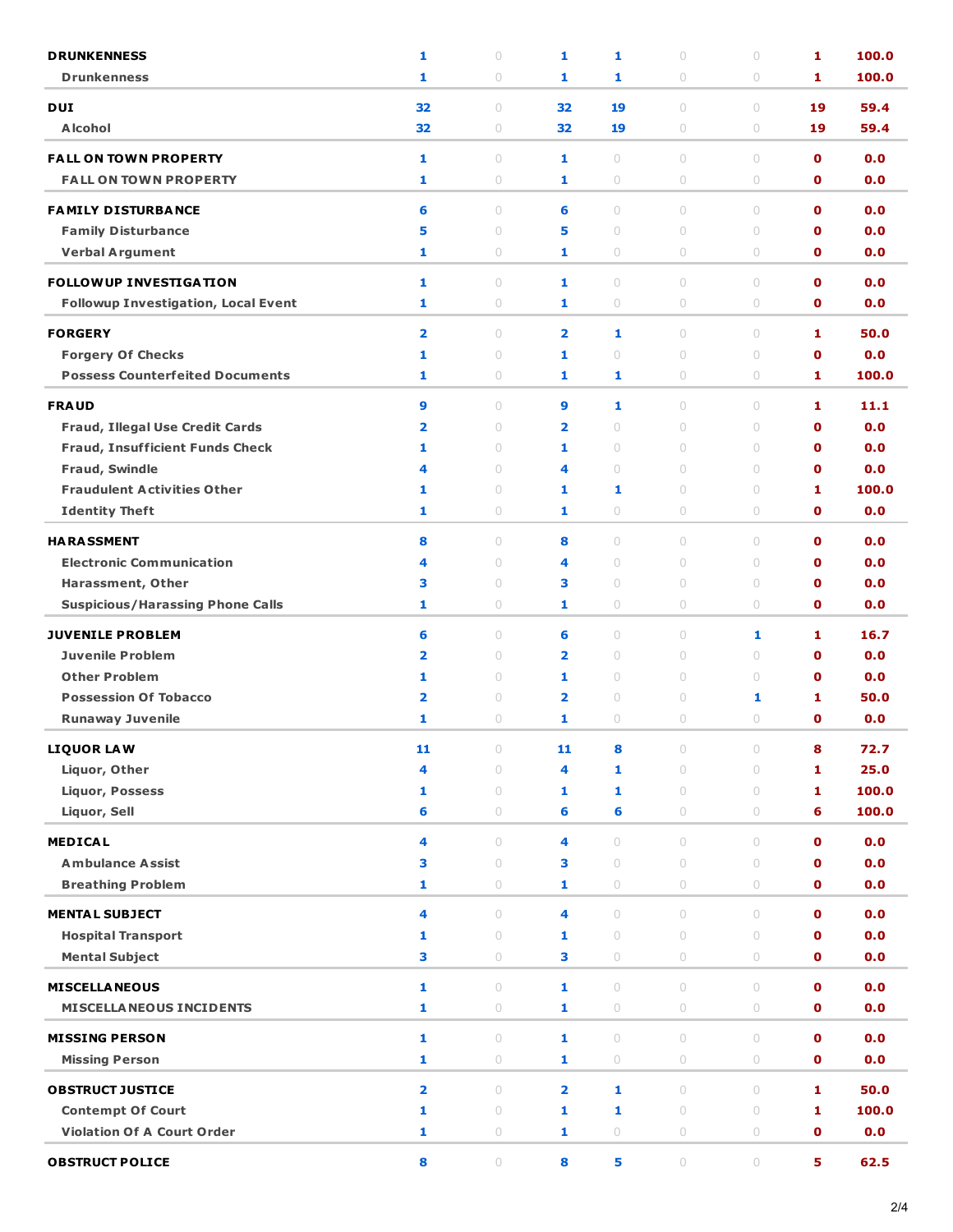| <b>False Police Report</b>                               | $\overline{\mathbf{2}}$ | $\circ$                          | $\overline{\mathbf{2}}$ | $\bigcirc$                       | $\circ$             | $\circ$             | $\mathbf o$             | 0.0   |
|----------------------------------------------------------|-------------------------|----------------------------------|-------------------------|----------------------------------|---------------------|---------------------|-------------------------|-------|
| <b>Obstruct Criminal Investigation</b>                   | 1                       | $\circ$                          | 1                       | 1                                | $\circ$             | $\circ$             | 1                       | 100.0 |
| <b>Resisting/Interfering W/Police</b>                    | 5                       | $\circ$                          | 5                       | 4                                | $\circ$             | $\circ$             | 4                       | 80.0  |
|                                                          |                         |                                  |                         |                                  |                     |                     |                         |       |
| <b>ORDINANCE VIOLATION</b><br><b>Ordinance Violation</b> | 1                       | $\circ$                          | 1                       | 1                                | $\circ$             | $\circ$             | 1                       | 100.0 |
|                                                          | 1                       | $\circ$                          | 1                       | 1                                | $\circ$             | $\circ$             | 1                       | 100.0 |
| <b>PRIVACY VIOLATION</b>                                 | $\overline{\mathbf{2}}$ | $\begin{array}{c} \n\end{array}$ | $\overline{\mathbf{2}}$ | $\overline{\mathbf{2}}$          | 0                   | $\bigcirc$          | $\overline{2}$          | 100.0 |
| <b>Criminal Trespass</b>                                 | $\overline{\mathbf{2}}$ | $\circ$                          | $\overline{\mathbf{2}}$ | $\overline{\mathbf{2}}$          | $\circ$             | $\circ$             | $\overline{2}$          | 100.0 |
| <b>PROBATION ORDER</b>                                   | 3                       | $\circ$                          | 3                       | 1                                | $\circ$             | $\circ$             | 1                       | 33.3  |
| (COURT USE ONLY)                                         | 3                       | $\circ$                          | з                       | 1                                | $\circ$             | $\circ$             | 1                       | 33.3  |
|                                                          |                         |                                  |                         |                                  |                     |                     |                         |       |
| <b>PROPERTY</b>                                          | 17                      | $\circ$                          | 17                      | $\begin{array}{c} \n\end{array}$ | $\circ$             | $\bigcirc$          | $\mathbf 0$             | 0.0   |
| <b>Found Property</b>                                    | 11                      | $\circ$                          | 11                      | $\circ$                          | $\circ$             | $\circ$             | $\mathbf o$             | 0.0   |
| <b>Lost Property</b>                                     | 6                       | $\circ$                          | 6                       | $\circ$                          | 0                   | $\circ$             | $\mathbf 0$             | 0.0   |
| <b>PROPERTY CRIMES</b>                                   | 5                       | $\begin{array}{c} \n\end{array}$ | 5                       | $\overline{\mathbf{2}}$          | $\circ$             | $\circ$             | $\overline{2}$          | 40.0  |
| <b>Property Crimes</b>                                   | 5                       | $\circ$                          | 5                       | $\overline{\mathbf{2}}$          | 0                   | $\circ$             | $\overline{2}$          | 40.0  |
|                                                          |                         |                                  |                         |                                  |                     |                     |                         | 66.7  |
| <b>PUBLIC INTOX</b><br><b>Public Intoxication</b>        | 33<br>33                | $\circ$<br>$\circ$               | 33<br>33                | 22<br>22                         | $\circ$<br>$\circ$  | $\circ$<br>$\circ$  | 22<br>22                | 66.7  |
|                                                          |                         |                                  |                         |                                  |                     |                     |                         |       |
| <b>PUBLIC PEACE</b>                                      | 3                       | $\begin{array}{c} \n\end{array}$ | 3                       | 3                                | $\circ$             | $\circ$             | 3                       | 100.0 |
| <b>Disorderly Conduct</b>                                | 3                       | $\circ$                          | 3                       | з                                | 0                   | $\circ$             | 3                       | 100.0 |
| <b>RELEASE ORDER</b>                                     | 1                       | $\circ$                          | 1                       | $\circ$                          | $\circ$             | $\circ$             | $\mathbf 0$             | 0.0   |
| (COURT USE ONLY)                                         | 1                       | $\circ$                          | 1                       | $\circ$                          | $\circ$             | $\circ$             | $\mathbf 0$             | 0.0   |
|                                                          |                         |                                  |                         |                                  |                     |                     |                         |       |
| <b>SEXUAL ASSAULT</b>                                    | 7                       | $\begin{array}{c} \n\end{array}$ | 7                       | $\overline{\mathbf{2}}$          | $\circ$             | $\circ$             | 3                       | 42.9  |
| <b>Fondling</b>                                          | $\overline{\mathbf{2}}$ | $\circ$                          | $\overline{\mathbf{2}}$ | $\circ$                          | $\circ$             | $\circ$             | $\mathbf 0$             | 0.0   |
| <b>Rape, Attempt To Commit Forcible</b>                  | 1                       | $\circ$                          | 1                       | $\circ$                          | $\circ$             | $\circ$             | $\mathbf 0$             | 0.0   |
| Rape, Strongarm                                          | з                       | $\circ$                          | з                       | 1                                | $\circ$             | $\circ$             | $\overline{2}$          | 66.7  |
| Sexual Assault, Sodomy Man Strongarm                     | 1                       | $\circ$                          | 1                       | 1                                | $\circ$             | $\circ$             | 1                       | 100.0 |
| <b>STOLEN PROPERTY</b>                                   | $\overline{\mathbf{2}}$ | $\circ$                          | $\overline{\mathbf{2}}$ | $\circ$                          | 0                   | $\circ$             | $\mathbf 0$             | 0.0   |
| <b>Stolen Property, Other</b>                            | $\overline{\mathbf{2}}$ | $\circ$                          | $\overline{\mathbf{2}}$ | $\circ$                          | $\circ$             | $\circ$             | $\mathbf 0$             | 0.0   |
|                                                          |                         |                                  |                         |                                  |                     |                     |                         |       |
| <b>STOLEN VEHICLE</b>                                    | 3                       | $\circ$                          | 3                       | 1                                | $\circ$             | 1                   | $\overline{2}$          | 66.7  |
| <b>Unauthorized Use, Auto (Joy Riding)</b>               | 3                       | 0                                | 3                       | 1                                | 0                   | 1                   | 2                       | 66.7  |
| <b>SUSPICIOUS</b>                                        | 7                       | $\begin{array}{c} \n\end{array}$ | $\overline{ }$          | $\cup$                           | $\circ$             | $\circ$             | $\mathbf{0}$            | 0.0   |
| <b>Suspicious Activity</b>                               | 5                       | $\circ$                          | 5                       | $\circ$                          | $\circ$             | $\circ$             | $\mathbf 0$             | 0.0   |
| <b>Suspicious Person</b>                                 | $\overline{\mathbf{2}}$ | $\circ$                          | 2                       | $\circ$                          | $\circ$             | $\circ$             | $\mathbf 0$             | 0.0   |
| <b>THEFT</b>                                             | 9                       | $\begin{array}{c} \n\end{array}$ | 9                       | $\overline{\mathbf{2}}$          | $\cup$              | $\circ$             | $\overline{2}$          | 22.2  |
| Larceny, Bicycle                                         | 1                       | $\circ$                          | 1                       | $\circ$                          | $\circ$             | $\circ$             | $\mathbf 0$             | 0.0   |
| <b>Larceny, From Building</b>                            | $\overline{\mathbf{2}}$ | $\circ$                          | $\overline{\mathbf{2}}$ | $\circ$                          | $\circ$             | $\circ$             | $\mathbf 0$             | 0.0   |
| Larceny, From Vehicle                                    | 1                       | $\circ$                          | 1                       | $\circ$                          | $\circ$             | $\circ$             | $\mathbf 0$             | 0.0   |
| <b>Shoplifting</b>                                       | $\overline{\mathbf{2}}$ | $\circ$                          | $\overline{\mathbf{2}}$ | 1                                | $\circ$             | $\circ$             | 1                       | 50.0  |
| <b>Theft Other</b>                                       | 3                       | $\circ$                          | 3                       | 1                                | $\circ$             | $\circ$             | 1                       | 33.3  |
|                                                          |                         |                                  |                         |                                  |                     |                     |                         |       |
| <b>THREATS</b>                                           | $\overline{\mathbf{2}}$ | $\circ$                          | $\overline{\mathbf{2}}$ | $\circ$                          | $\circ$             | $\circ$             | $\mathbf 0$             | 0.0   |
| <b>Threat-Terrorist/State Offenses</b>                   | 2                       | $\bigcirc$                       | $\overline{\mathbf{2}}$ | $\circ$                          | 0                   | $\circlearrowright$ | $\mathbf 0$             | 0.0   |
| TRAFFIC (CRIMINAL VIOLATION)                             | 4                       | $\circ$                          | 4                       | 1                                | $\circ$             | 1                   | $\overline{\mathbf{2}}$ | 50.0  |
| <b>Criminal Traffic Violation</b>                        | 4                       | $\circ$                          | 4                       | 1                                | 0                   | 1                   | $\mathbf{2}$            | 50.0  |
|                                                          |                         |                                  |                         |                                  |                     |                     |                         |       |
| <b>TRAFFIC ACCIDENT</b>                                  | 53                      | $\circ$                          | 53                      | 5                                | $\circ$             | $\circ$             | 5                       | 9.4   |
| Hit/Run, Private Prop Damg                               | 5                       | $\circ$                          | 5                       | 1                                | 0                   | $\circ$             | 1                       | 20.0  |
| Hit/Run, Public Property Damg                            | 3                       | $\circ$                          | 3                       | 1                                | $\circ$             | $\circ$             | 1                       | 33.3  |
| Hit/Run, Vehicle Damg                                    | 30                      | $\circ$                          | 30                      | $\overline{\mathbf{2}}$          | $\circ$             | $\circ$             | $\overline{2}$          | 6.7   |
| <b>Traffic Accident, Injury</b>                          | $\mathbf{1}$            | $\bigcirc$                       | $\mathbf{1}$            | $\bigcirc$                       | $\circlearrowright$ | $\circlearrowright$ | 0                       | 0.0   |